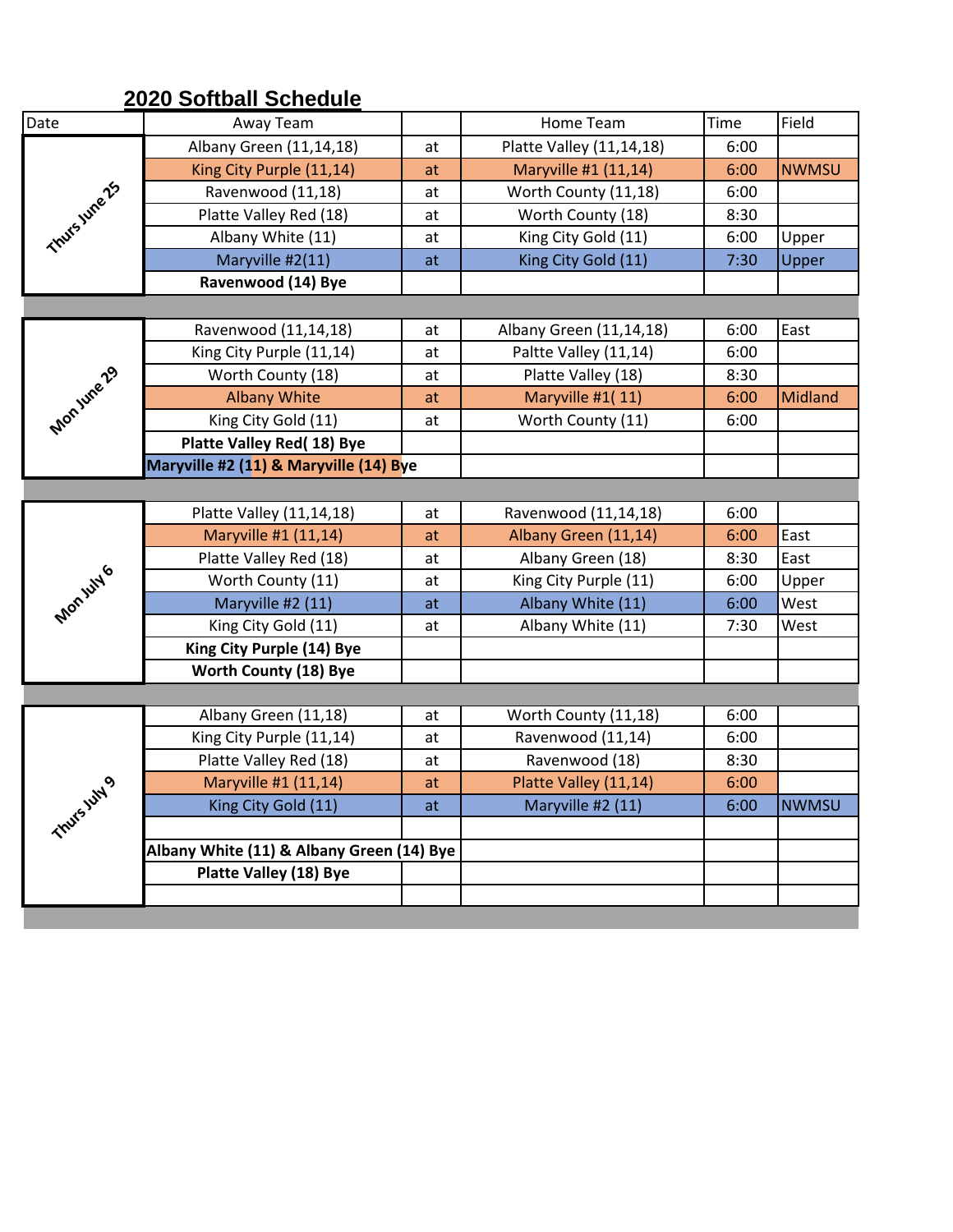## **2020 Softball Schedule**

| Date          | Away Team                 |    | Home Team                | Time | Field        |
|---------------|---------------------------|----|--------------------------|------|--------------|
| Mon.uity 3    | Albany White (11)         | at | Platte Valley (11)       | 6:00 |              |
|               | King City Purple (14)     | at | Platte Valley (14)       | 7:15 |              |
|               | Platte Valley Red (18)    | at | Platte Valley (18)       | 8:30 |              |
|               | Albany Green (11,14,18)   | at | Ravenwood (11,14,18)     | 6:00 |              |
|               | Maryville #2 (11)         | at | Worth County (11)        | 6:00 |              |
|               | Maryville #1 (11)         | at | King City Gold (11)      | 6:00 |              |
|               |                           |    |                          |      |              |
|               |                           |    |                          |      |              |
|               | Maryville #1 (14) bye     |    |                          |      |              |
|               | King City Purple (11) bye |    |                          |      |              |
|               |                           |    |                          |      |              |
|               | Albany Green (11,14)      | at | King City Purple (11,14) | 6:00 | Upper        |
| Thurs july 16 | Maryville #1 (14)         | at | King City Purple (14)    | 8:30 | Upper        |
|               | Ravenwood (11,14,18)      | at | Platte Valley (11,14,18) | 6:00 |              |
|               | Maryville #2 (11)         | at | Worth County (11)        | 6:00 |              |
|               | Platte Valley Red (18)    | at | Worth County (18)        | 7:30 |              |
|               | Albany White (11)         | at | King City Gold (11)      | 6:00 | Lower        |
|               | Albany Green (18) bye     |    |                          |      |              |
|               | Maryville #1 (11) bye     |    |                          |      |              |
|               |                           |    |                          |      |              |
|               | Ravenwood (11)            | at | King City Purple (11)    | 6:00 | Upper        |
|               | Ravenwood (14)            | at | King City Purple (14)    | 7:30 | Lower        |
|               | Ravenwood (11)            | at | King City Gold (11)      | 7:30 | Upper        |
|               | Worth Couny (11,18)       | at | Platte Valley (11,18)    | 6:00 |              |
|               | Maryville #1 (11,14)      | at | Albany Green (11,14)     | 6:00 | East         |
| Mon.uivi20    | Platte Valley Red (18)    | at | Albany Green (18)        | 8:30 | East         |
|               | Albany White (11)         | at | Maryville #2 (11)        | 6:00 | <b>NWMSU</b> |
|               | Platte Valley (14) bye    |    |                          |      |              |
|               | Ravenwood (18) bye        |    |                          |      |              |
|               |                           |    |                          |      |              |
|               | Platte Valley (11,14,18)  | at | Albany Green (11,14,18)  | 6:00 | East         |
| Thurs July 23 | Worth County (11,18)      | at | Ravenwood (11,18)        | 6:00 |              |
|               | Platte Valley Red (18)    | at | Ravenwood (18)           | 8:30 |              |
|               | Maryville #1 (11)         | at | King City Purple (11)    | 6:00 | Upper        |
|               | Albany White (11)         | at | King City Gold (11)      | 6:00 | Lower        |
|               | Maryville #2 (11)         | at | King City Purple (11)    | 7:30 | Upper        |
|               | Maryville #1 (14)         | at | King City Purple (14)    | 7:30 | Lower        |
|               |                           |    |                          |      |              |
|               |                           |    |                          |      |              |
|               | Ravenwood (14) bye        |    |                          |      |              |